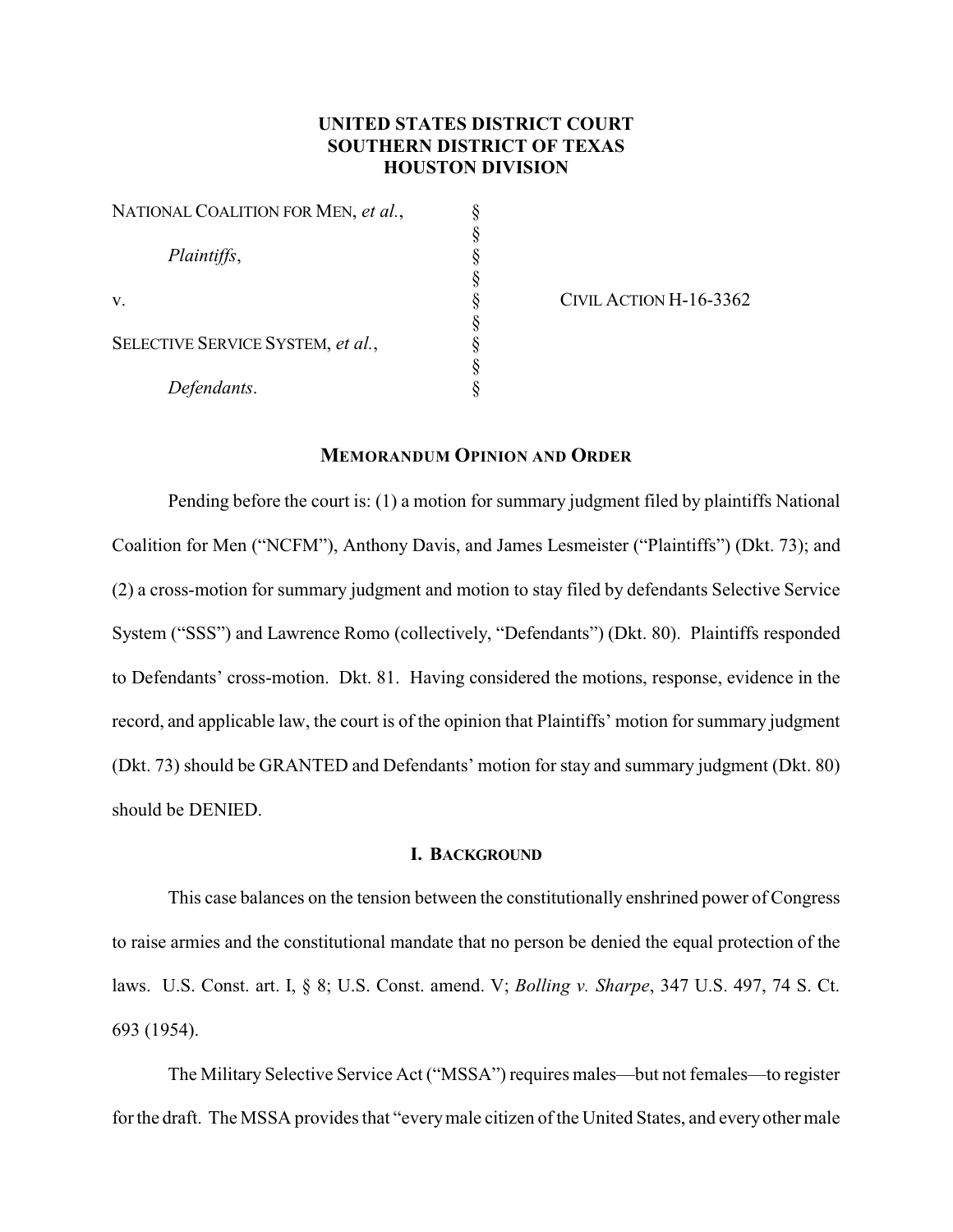person residing in the United States . . . between the ages of eighteen and twenty-six," must register with SSS. 50 U.S.C. § 3802(a). After registering, men have a continuing obligation to update SSS with any changes in their address or status. § 3813. Failure to comply with the MSSA can result in up to \$10,000 in fines and five years of imprisonment. § 3811(a). Males are also subject to other penalties for failing to register, including denial of federal student loans. § 3811(f).

Plaintiffs challenge the MSSA on equal protection grounds, arguing that the MSSA's maleonly registration requirement violates the Fifth Amendment Due Process Clause. Dkt. 60 at 12. Plaintiffs Lesmeister and Davis are males subject to the draft requirements.<sup>1</sup> Dkt. 73-2 at 1–2. Both have registered with the SSS, in compliance with the MSSA. *Id.* NCFM is a non-profit, 501(c)(3) educational and civil rights corporation. *Id.* at 3. Some of NCFM's members, including Davis, are males subject to the draft requirements who have already registered or will have to register under the MSSA. *Id.* at 3–4.

In 2013, NCFM and Lesmeister filed suit against Defendants in the Central District of California. Dkt. 1. Initially, Judge Dale S. Fischer, the Central District of California judge, dismissed the case as not ripe for review. Dkt. 20. The Ninth Circuit reversed and remanded, holding that the plaintiffs' claims were "definite and concrete, not hypothetical or abstract, and so ripe for adjudication." *Nat'l Coal. for Men v. Selective Serv. Sys*., 640 F. App'x 664, 665 (9th Cir. 2016) (citations and quotations omitted). On remand, Judge Fischer granted Defendants' motion to dismiss NCFM without prejudice because the organization lacked associational standing. Dkt. 44 at 4. Further, the court determined that venue was not proper in the Central District of California and transferred the case to the Southern District of Texas, where Lesmeister resides. *Id.* at 5.

<sup>1</sup>Plaintiffs request judicial notice of certain facts in this case. Dkt. 73-2. To the extent Plaintiffs request judicial notice of facts that are not in dispute, the court grants this request.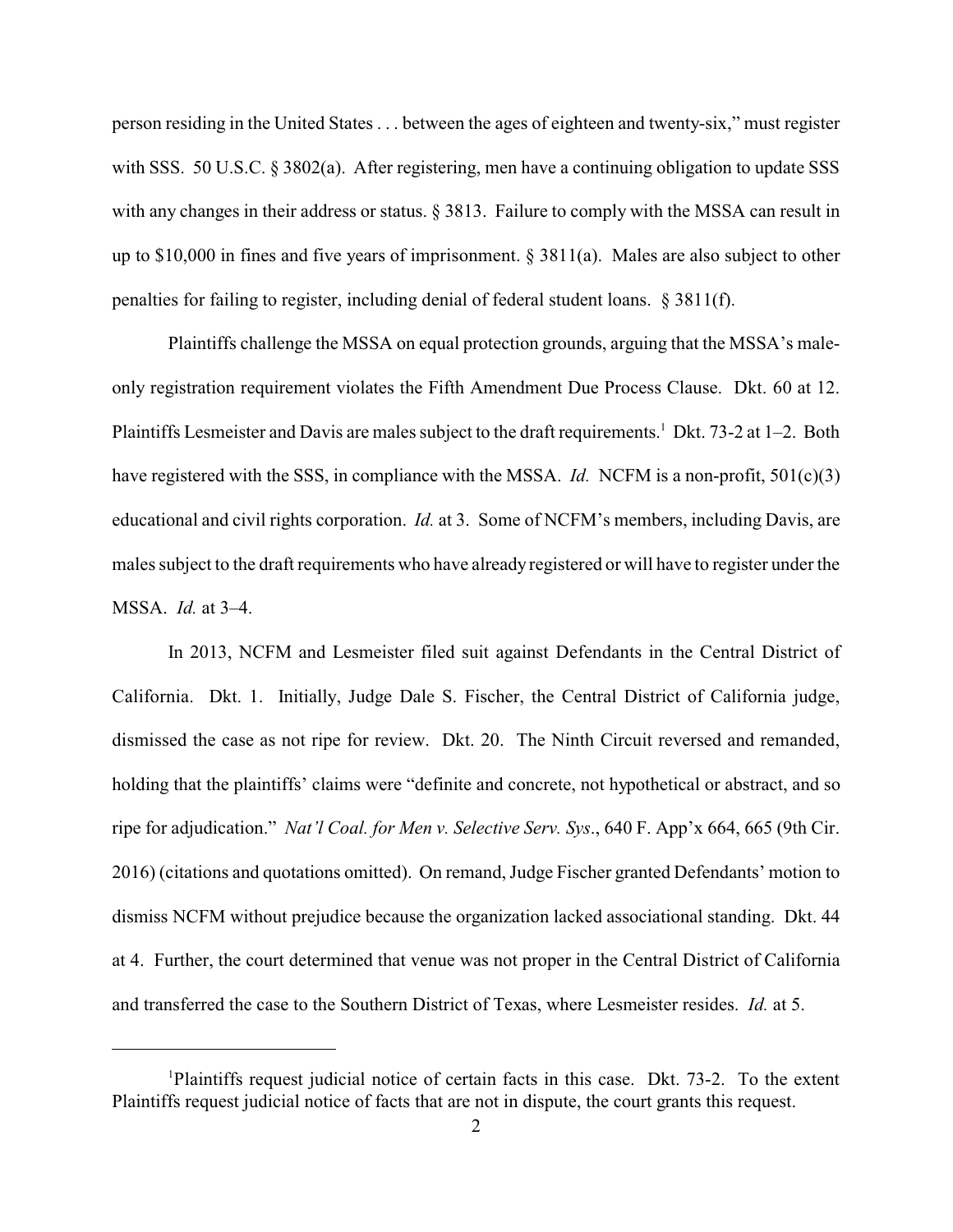Upon transfer, Lesmeister amended his complaint to name NCFM and Davis as plaintiffs. Dkt. 60. This court subsequently determined that all three plaintiffs have standing. Dkt. 59. Both Plaintiffs and Defendants now move for summary judgment, arguing that current equal protection jurisprudence entitles them to judgment as a matter of law.<sup>2</sup>

### **II. ANALYSIS**

#### **A. Motion to Stay**

"The proponent of a stay bears the burden of establishing its need." *Clinton v. Jones*, 520 U.S. 681, 708, 117 S. Ct. 1636 (1997).In their pending motion, Defendants first contend that the court should stay the current proceedings. Dkt. 80 at 15–21. Defendants argue that the case is not ripe for review because Congress is currently considering whether to add women to the draft. *Id.* Defendants also argue that, under separation-of-power principles, the court should postpone resolution of the case during congressional debate on the issue. *Id.* Finally, Defendants urge the court to stay the case using its inherent case-management power because the balance of hardships weighs in Defendants' favor. *Id.*

#### **1. Ripeness**

The justiciability doctrine of ripeness prevents courts, "through avoidance of premature adjudication, from entangling themselves in abstract agreements." *Choice Inc. of Tex. v. Greenstein*, 691 F.3d 710, 715 (5th Cir. 2012) (quoting *Abbott Labs. v. Gardner*, 387 U.S. 136, 149, 87 S. Ct. 1507 (1967), *abrogated on other grounds by Califano v. Sanders*, 430 U.S. 99, 105 (1977)). A court must dismiss for lack of ripeness when the case is "abstract or hypothetical." *Id.* (quoting *New*

<sup>&</sup>lt;sup>2</sup>A court shall grant summary judgment when a "movant shows that there is no genuine dispute as to any material fact and the movant is entitled to judgment as a matter of law." Fed. R. Civ. P. 56(a). Here, both sides have moved for summary judgment, so the parties agree that there are no material fact issues to resolve. Dkt. 73; Dkt. 80.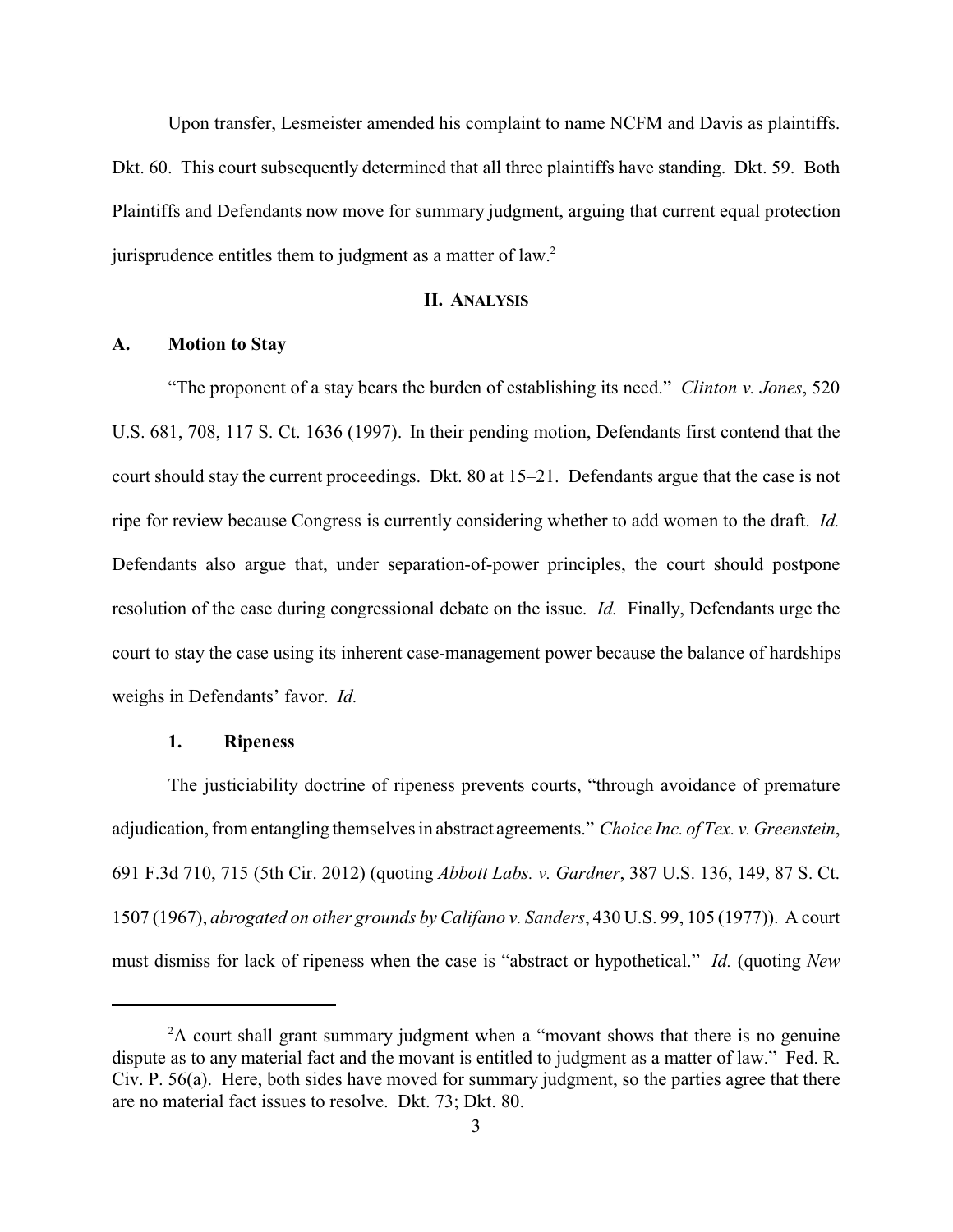*Orleans Pub. Serv., Inc. v. Council of New Orleans*, 833 F.2d 583, 586 (5th Cir. 1987)). "Ripeness 'requir[es] us to evaluate both the fitness of the issues for judicial decision and the hardship to the parties of withholding court consideration.'" *Texas v. United States*, 523 U.S. 296, 300–01, 118 S. Ct. 1257 (1998) (quoting *Abbott Labs.*, 387 U.S. at 149). "A case is generally ripe if any remaining questions are purely legal ones; conversely, a case is not ripe if further factual development is required." *Choice Inc. of Tex.*, 691 F.3d at 715 (quoting *New Orleans Pub. Serv., Inc.*, 833 F.2d at 586).

Defendants argue that the case is not currently fit for judicial decision because Congress recently established the National Commission on Military, National, and Public Service ("the Commission") to consider whether Congress should modify or abolish the current draft registration requirements. Dkt. 80 at 17; National Defense Authorization Act for Fiscal Year 2017, Pub. L. No. 114-328, § 551, 130 Stat. 2000, 2130 (2016). Although the Ninth Circuit previously held that the case was ripe despite ongoing congressional debate, Defendants contend that the recently created Commission now renders Plaintiffs' claims unripe. *Id.* at 19. Defendants request that the court stay proceedings until the Commission has issued its report and Congress has had the opportunity to act on the Commission's recommendations. *Id.* at 21.

However, the existence of the Commission does not affect the ripeness of Plaintiffs' claims. The question of whether the MSSA violates the Constitution is purely legal; no further factual development is necessary for the court to decide the issue. Plaintiffs' claims are not "abstract or hypothetical." *Choice Inc. of Tex.*, 691 F.3d at 715 (quoting *New Orleans Pub. Serv., Inc.*, 833 F.2d at 586)). While the Commission's recommendations could affect the current proceedings, the Commission is not set to release its final report until 2020. Dkt. 86-1 at 4 (Commission interim report). There is no guarantee that the Commission will recommend amending or abolishing the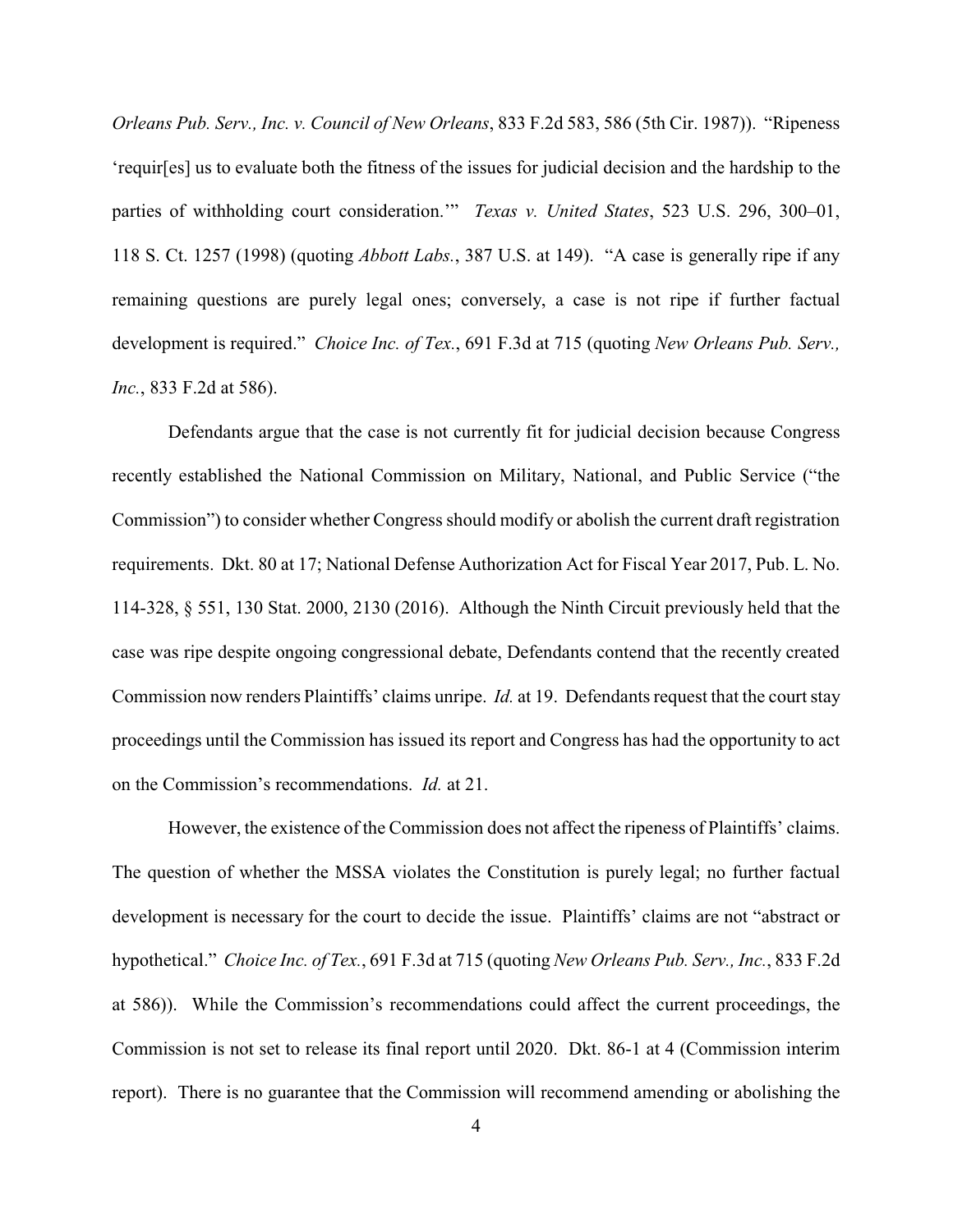MSSA—and, even if it does, Congress is not required to act on those recommendations. Congress has been debating the male-only registration requirement since at least 1980 and has recently considered and rejected a proposal to include women in the draft. *Rostker*, 453 U.S. at 60; Dkt. 80-3 at 11 (Letter to Armed Services Committee Chairs, Sept. 2016). It is Defendants' arguments—not Plaintiffs' claims—that are too hypothetical for the court's consideration.<sup>3</sup>

"However, even where an issue presents purelylegal questions, the plaintiff must show some hardship in order to establish ripeness." *Choice Inc. of Tex.*, 691 F.3d at 715 (citing *Cent. & S. W. Servs., Inc. v. EPA*, 220 F.3d 683, 690 (5th Cir. 2000)) (quotations omitted). Here, Plaintiffs have demonstrated that they are subject to the MSSA. Dkt. 73-2. NCFM's members include individuals who will have to register under the MSSA in the future and will be subject to ongoing requirements to update their personal information. *Id.* Moreover, "discrimination itself, by perpetuating 'archaic and stereotypic notions' . . . can cause serious non-economic injuries to those persons who are personally denied equal treatment solely because of their membership in a disfavored group." *Heckler v. Mathews*, 465 U.S. 728, 739–40, 104 S. Ct. 1387 (1984) (citations omitted). Thus, Plaintiffs have shown "some hardship" and the case is ripe.

#### **2. Separation of Powers**

Second, Defendants effectivelyargue that the court *must* grant a stay to give Congress proper deference in the realm of military affairs and avoid violating the separation of powers. Dkt. 80 at 11–13. Defendants cite Congress's broad constitutional power to conduct military affairs and the Supreme Court's decision in *Rostker v. Goldberg*, 453 U.S. 57, 101 S. Ct. 2646 (1981). Dkt. 80 at

<sup>&</sup>lt;sup>3</sup>Defendants also argue that deference to Congress is appropriate when pending legislation may render a legal challenge moot, and that such deference applies here. Dkt. 80 at 19–20 (citing *Schlesinger v. Ballard*, 419 U.S. 498, 510 n.13, 95 S. Ct. 572 (1975)). However, Defendants do not cite any pending legislation that would add women to the draft.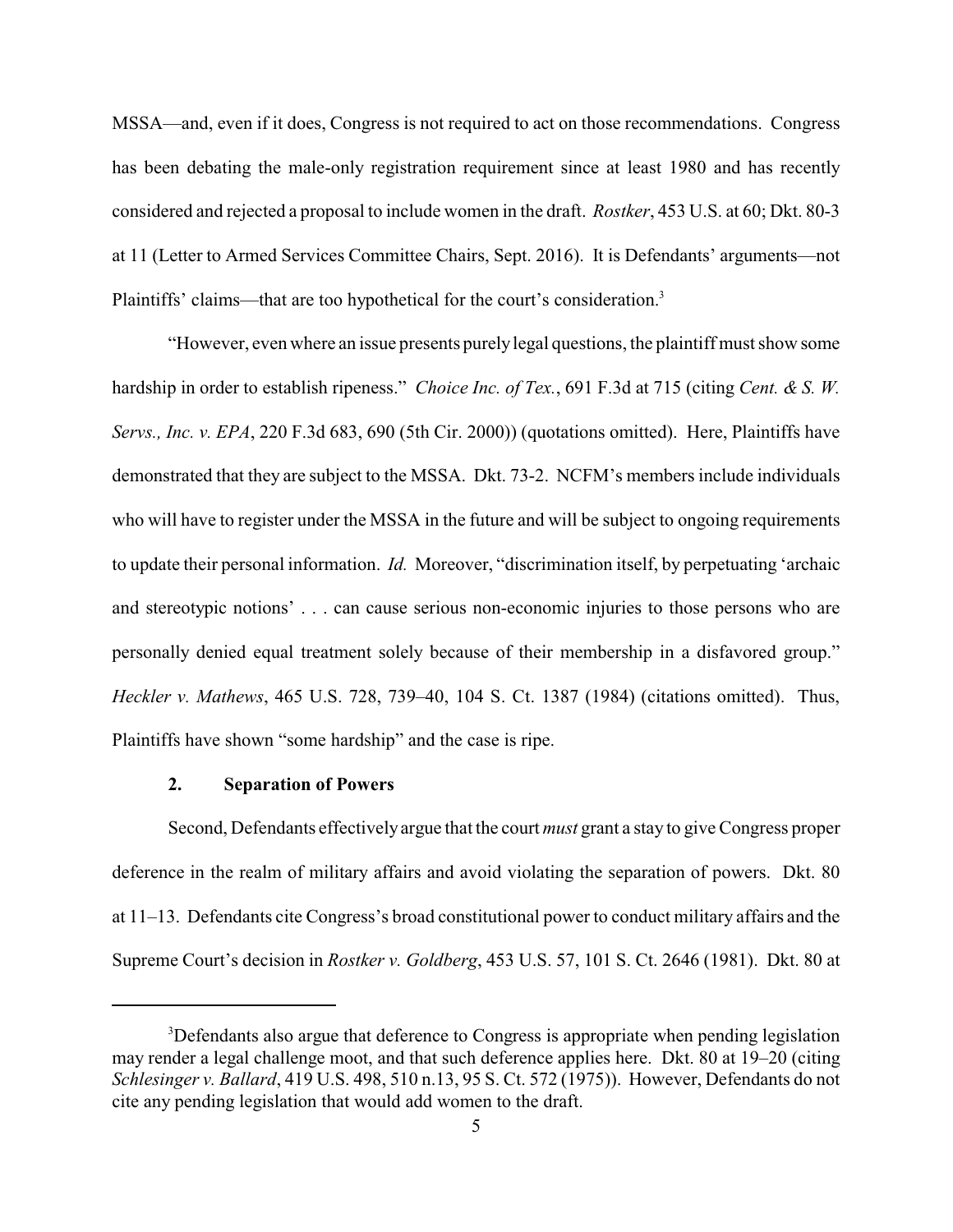17–19. However, "separation of powers does not mean that the branches 'ought to have no *partial agency* in, or no *controul* over the acts of each other.'" *Clinton*, 520 U.S. at 703 (quoting The Federalist No. 47, at 325–326 (James Madison) (J. Cooke ed., 1961) (emphasis in original)). Even judicial review that "significantly burden[s] the time and attention" of another branch "is not sufficient to establish a violation of the Constitution." *Id.* The Supreme Court has repeatedly affirmed that "concerns of national security . . . do not warrant abdication of the judicial role." *Holder v. Humanitarian Law Project*, 561 U.S. 1, 34 (2010).

*Rostker* itself expressly acknowledged that Congress does not receive "blind deference in the area of military affairs." 453 U.S. at 67. Even though congressional power in this area is "broad and sweeping," Congress may not "exceed<sup>[]</sup> constitutional limitations on its power in enacting such legislation." *Rumsfeld v. Forum for Acad. & Inst. Rights, Inc.*, 547 U.S. 47, 58, 126 S. Ct. 1297 (2006) (citations and quotations omitted). As this court previously reasoned:

> The court agrees with Defendants that Congress has broad power to raise and regulate armies and navies. *Rostker*, 453 U.S. at 65. Thus, "a healthy deference to legislative and executive judgments in the area of military affairs" should be given by the court. *Id.* at 66. *Rostker* thoroughly explained the reason to provide deference to Congress when dealing with military affairs. *See id.* at 64–67. But "[n]one of this is to say that Congress is free to disregard the Constitution when it acts in the area of military affairs. In that area, as any other, Congress remains subject to the limitations of the Due Process Clause." *Id.* at 67.

Dkt. 66 at 6–7 (denying Defendants' motion to dismiss for failure to state a claim). *Rostker* explicitly requires Congress to comply with the Constitution in the area of military affairs, and Plaintiffs allege that the MSSA violates the Constitution. *Rostker*, 453 U.S. at 67; Dkt. 60 at 12. Additionally, as noted above, Congress has been debating the MSSA's registration requirement for decades with no definite end in sight. Even constitutionally mandated deference does not justify a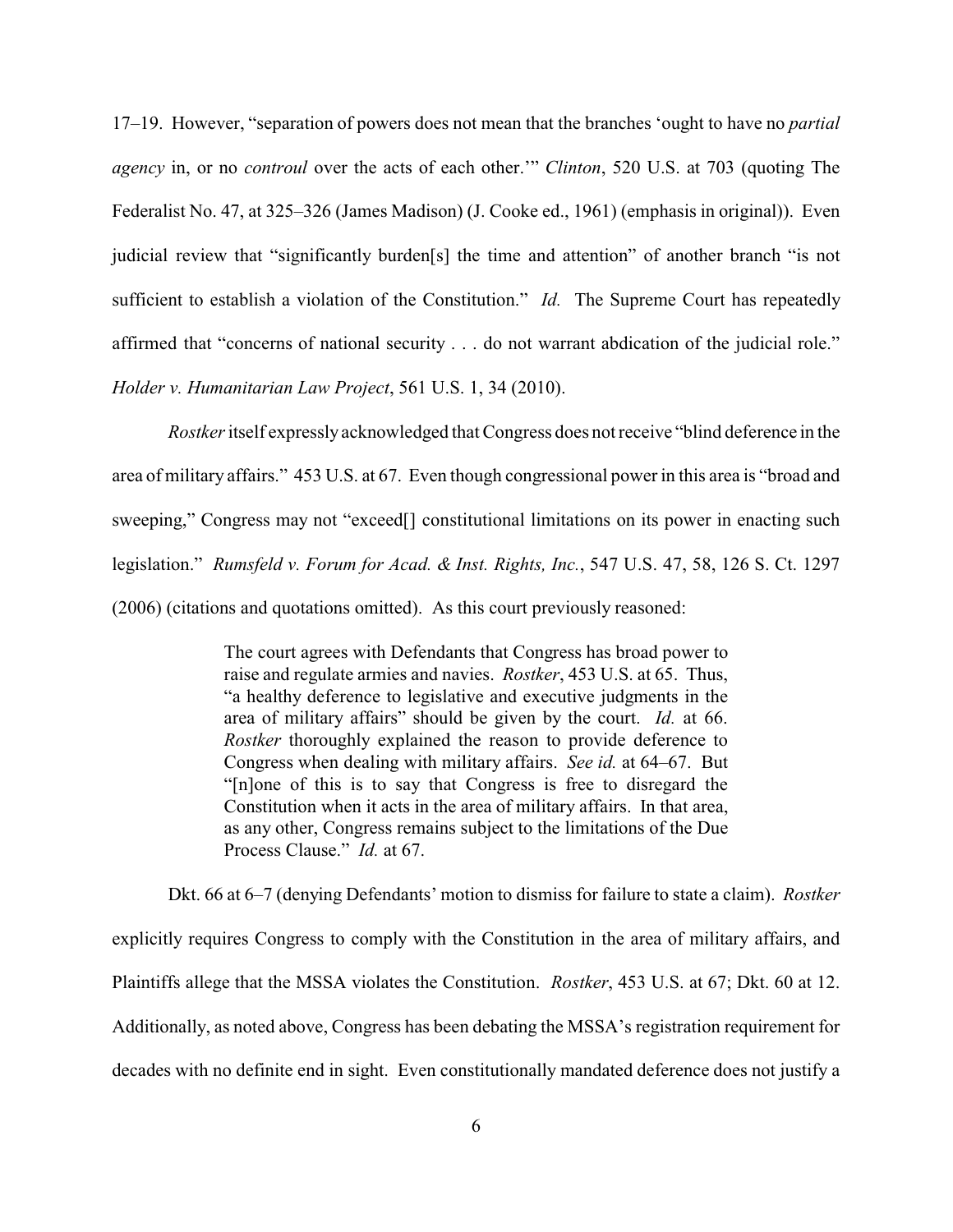complete and indefinite stay when parties allege that the federal government is presently violating their constitutional rights.

#### **3. Inherent Power**

Finally, Defendants request that the court exercise its discretion to stay the case. This court "has broad discretion to stay proceedings as an incident to its power to control its own docket." *Clinton*, 520 U.S. at 706. Even if the burdens on the government do not violate separation-of-powers principles, "those burdens are appropriate matters for the District Court to evaluate in its management of the case." *Id.* at 707. "[T]he power to stay proceedings is incidental to the power inherent in every court to control the disposition of the causes on its docket with economy of time and effort for itself, for counsel, and for litigants." *Qualls v. EOG Res., Inc.*, No. H-18-666, 2018 WL 2317718, at \*2 (S.D. Tex. May 22, 2018) (Miller, J.) (alteration in original) (quoting *Landis v. N. Am. Co.*, 299 U.S. 248, 254, 57 S. Ct. 163 (1936)). The movant must "make out a clear case of hardship or inequity in being required to go forward." *Landis*, 299 U.S. at 254.

Defendants contend that a court ruling at this time "could disrupt or distract a process that may ultimately render [the issue] moot" if the Commission recommends "ending registration in its entirety." Dkt. 80 at 18; *see also* Dkt. 80 at 21 ("Alternatively, such a ruling could require the Government to spend millions of dollars and expend significant resources and effort changing the system of selective service—a considerable hardship—when Congress may wish to change the system in a completely different manner following the Commission's review."). However, if the court stayed the case until Congress acted on the Commission's recommendations, the case could be stayed indefinitely. The Commission is under no obligation to recommend certain outcomes to Congress, and Congress is under no obligation to follow or act on those recommendations. The fact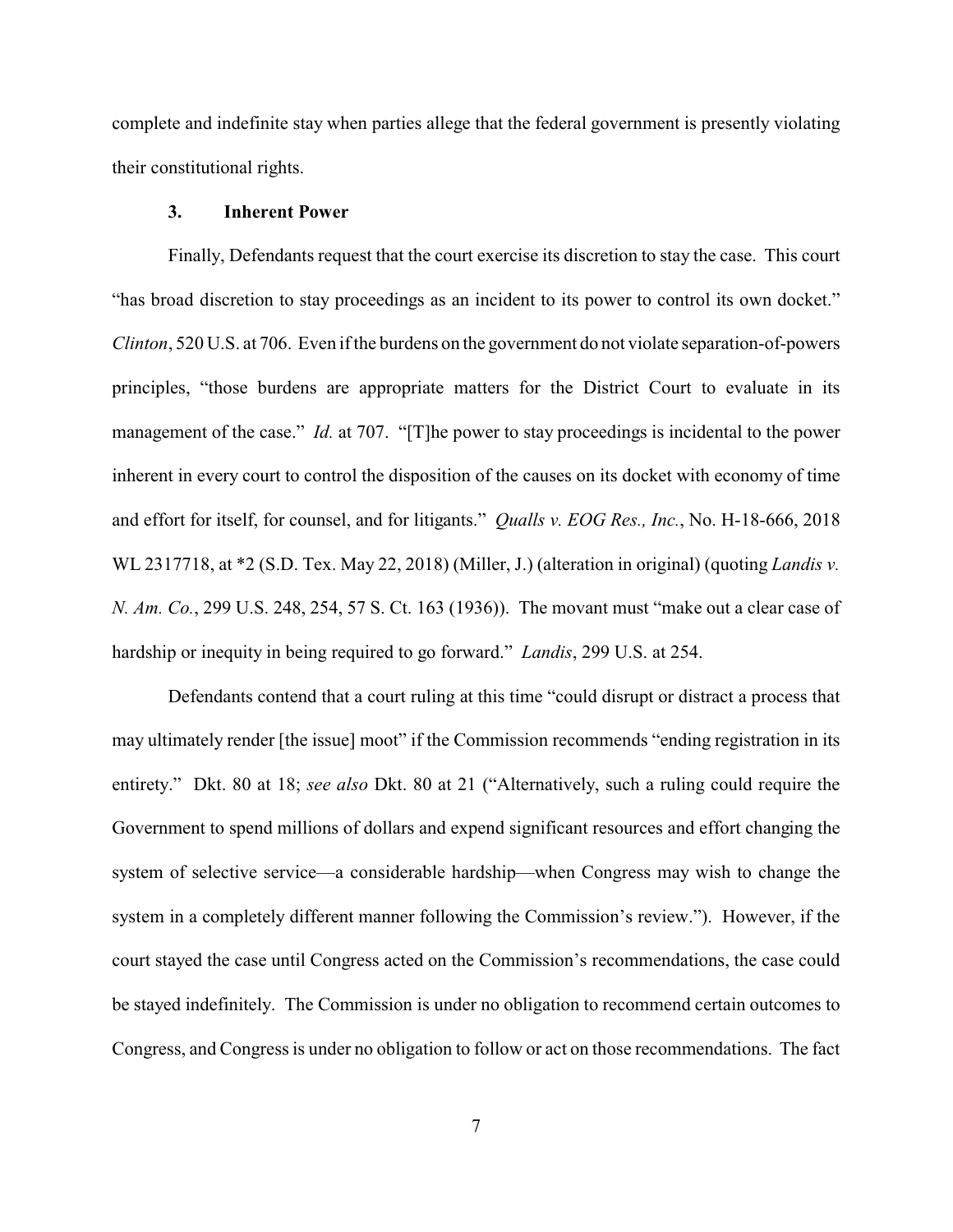and nature of future congressional action is highly speculative. Thus, the court's time and effort is likely best spent on the case at this stage, rather than at some indefinite time in the future.

Moreover, present resolution of the case will not create such a hardship for Defendants that the hardship justifies a continuous and indefinite violation of Plaintiffs' constitutional rights. Congressional resolution of this issue, if it occurs, will not necessarily be less burdensome for Defendants than judicial resolution. Defendants have not made out a "clear case of hardship or inequity." *Landis*, 299 U.S. at 254. Therefore, the court declines to use its inherent authority to stay the case.

## **B.** *Rostker v. Goldberg* **and Changing Opportunities for Women in the Military**

On substance, Defendants first argue that the Supreme Court's holding in *Rostker v. Goldberg*, 453 U.S. 57, 101 S. Ct. 57 (1981), forecloses any challenge to gender discrimination in the MSSA. Dkt. 80 at 21–22. However, as this court previously held in denying Defendants' motion to dismiss, *Rostker* is factually distinguishable from the current case. Dkt. 66 (order denying Defendants' motion to dismiss for failure to state a claim). The court again declines to resolve the case on *Rostker* alone.

#### **1. The** *Rostker* **Opinion**

In *Rostker*, the Supreme Court squarely addressed the question of whether the male-only registration requirement in the MSSA violated equal protection principles. 453 U.S. at 83. The Court first noted that judging the constitutionality of a statute passed byCongress is "the gravest and most delicate duty that this Court is called upon to perform." *Id.* at 64 (quoting *Blodgett v. Holden*, 275 U.S. 142, 148, 48 S. Ct. 105 (1927)). Further, the case arose "in the context of Congress' authority over national defense and military affairs, and perhaps in no other area has the Court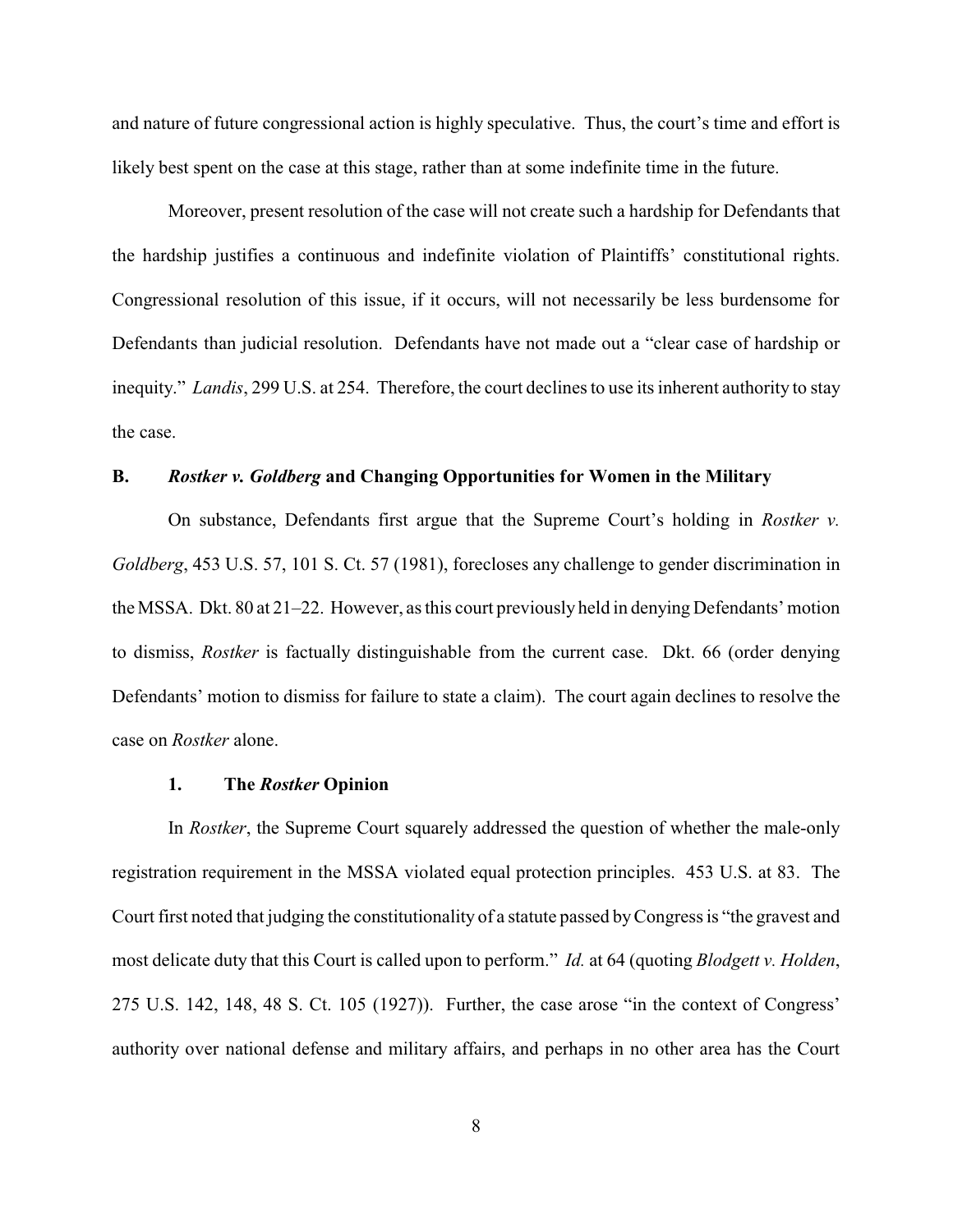accorded Congress greater deference." *Id.* at 64–65. Thus, the *Rostker* Court emphasized that it owed great deference to Congress's judgment in passing the MSSA because "the Constitution itself requires such deference to congressional choice." *Id.* at 67.

The Court held that the MSSA was constitutional. *Id.* at 83. After considering the extensive legislative history of the MSSA, the Court concluded that "the decision to exempt women from registration was not the accidental by-product of a traditional way of thinking about females." *Id.* at 74 (quotations omitted). Instead, the Court acknowledged that women were not eligible for combat, but that the purpose of registration was to prepare for a draft of combat troops. *Id.* at 76–77. The Court reasoned:

> This is not a case of Congress arbitrarily choosing to burden one of two similarly situated groups, such as would be the case with an allblack or all-white, or an all-Catholic or all-Lutheran, or an all-Republican or all-Democratic registration. Men and women, because of the combat restrictions on women, are simply not similarly situated for purposes of a draft or registration for a draft. Congress' decision to authorize the registration of only men, therefore, does not violate the Due Process Clause.

*Id.* at 78–79. Thus, the Court concluded that women's ineligibility for combat "fully justifie[d]" the MSSA's male-only registration requirement. *Id.* at 79. "The Constitution requires that Congress treat similarly situated persons similarly, not that it engage in gestures of superficial equality." *Id.* Because men and women were not similarly situated with respect to combat eligibility, and therefore not similarly situated with respect to the draft, the Court held that the MSSA did not violate equal protection principles. *Id.*

## **2. Factual Developments Since** *Rostker*

In the nearly four decades since *Rostker*, however, women's opportunities in the military have expanded dramatically. In 2013, the Department of Defense officially lifted the ban on women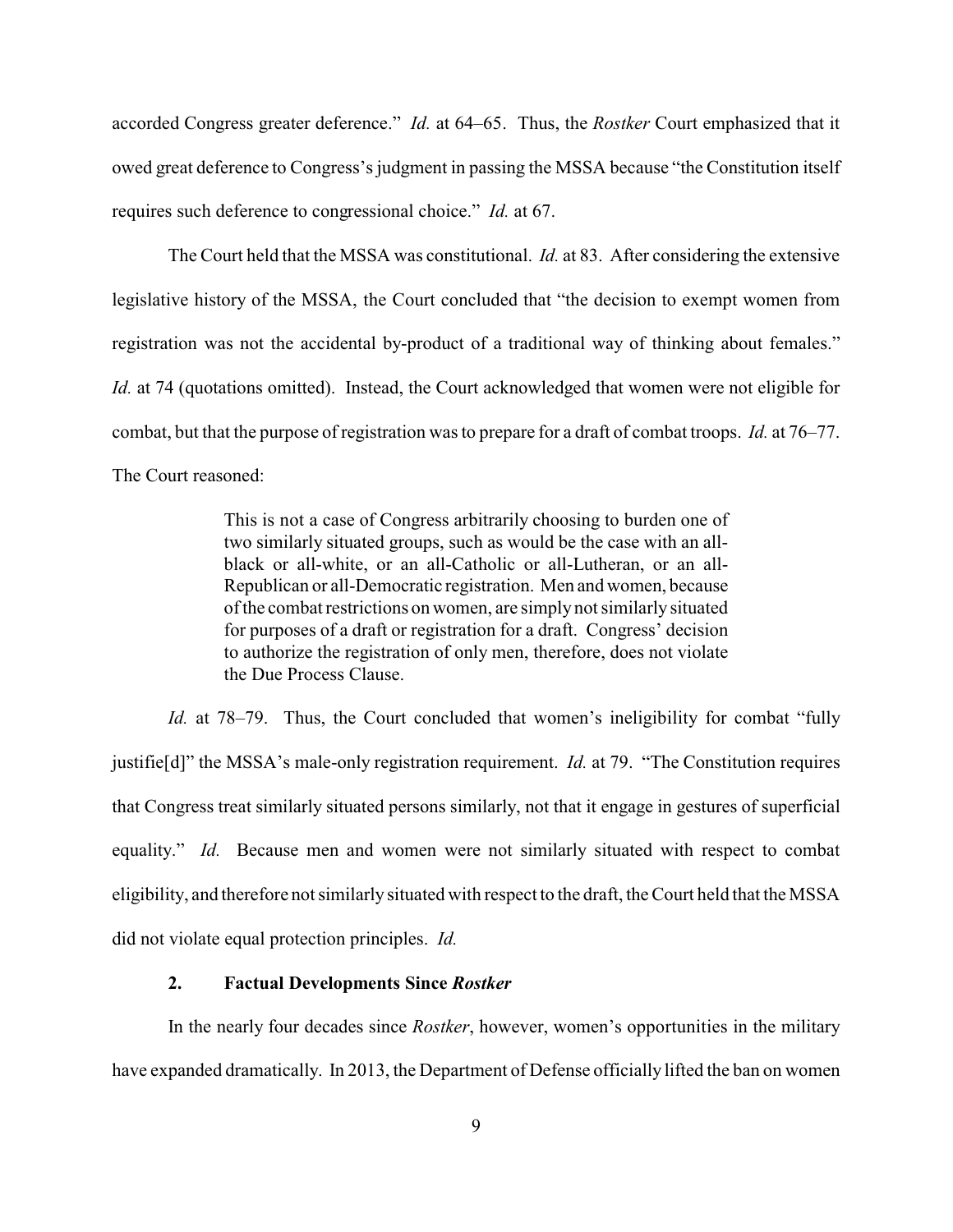in combat. Dkt. 73-1 at 9. In 2015, the Department of Defense lifted all gender-based restrictions on military service. Dkt. 73-1 at 12. Thus, women are now eligible for all military service roles, including combat positions.

Therefore, although "'judicial deference . . . is at its apogee' when Congress legislates under its authority to raise and support armies," *Rumsfeld*, 547 U.S. at 58 (quoting *Rostker*, 453 U.S. at 70), the *Rostker* holding does not directly control here. The dispositive fact in *Rostker*—that women were ineligible for combat—can no longer justify the MSSA's gender-based discrimination.<sup>4</sup> "[A] legislative act contrary to the constitution is not law," and it is the "province and duty of the judicial department to say what the law is." *Marbury v. Madison*, 1 Cranch 137, 177, 5 U.S. 137 (1803). The court will consider the constitutionality of the MSSA anew.

# **C. The MSSA and Equal Protection**

### **1. Standard of Review**

Laws differentiating on the basis of gender "attract heightened review under the Constitution's equal protection guarantee." *Sessions v. Morales-Santana*, 137 S. Ct. 1678, 1689 (2017) (citing *Califano v. Westcott*, 443 U.S. 76, 84, 99 S. Ct. 2655 (1979)). Typically, "[t]he defender of legislation that differentiates on the basis of gender must show 'at least that the [challenged] classification serves important governmental objectives and that the discriminatory means employed are substantially related to the achievement of those objectives.'" *Id.* at 1690

<sup>4</sup>Defendants argue that under *Rodriguez de Quijas v. Shearson/American Express, Inc.*, 490 U.S. 477, 484, 109 S. Ct. 1917 (1989), this court is bound by Supreme Court precedent regardless of a change in factual circumstances. Dkt. 80 at 21–22. However, *Rodriguez de Quijas* merely notes that, in the face of two legally conflicting decisions, lower courts should follow the decision most directly on point instead of attempting to overrule one of the conflicting decisions. 490 U.S. at 484. Despite *Rostker*'s undeniable relevance to this case, the *Rostker* holding is not directly on point and therefore does not mandate judgment in Defendants' favor.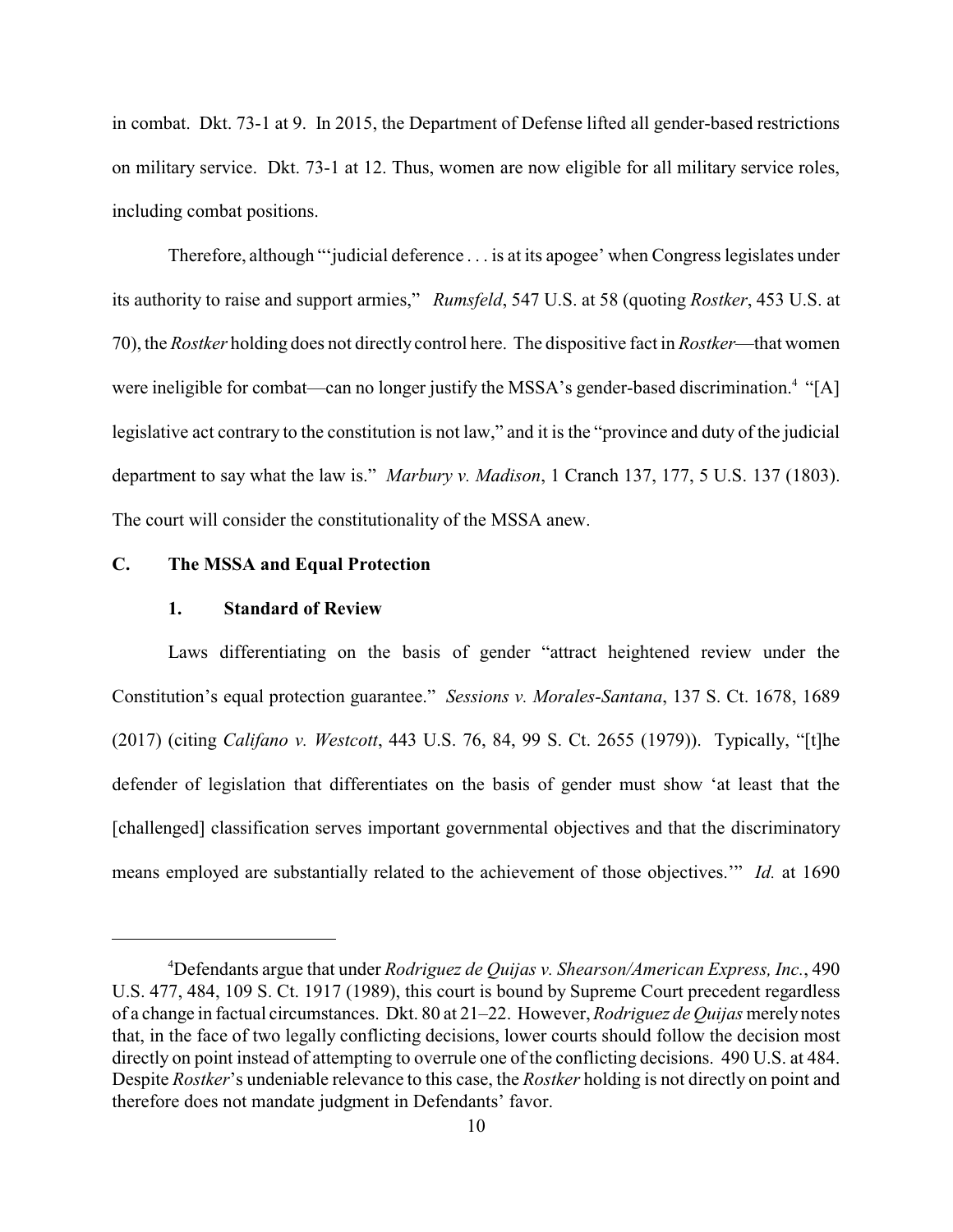(quoting *United States v. Virginia*, 518 U.S. 515, 533, 116 S. Ct. 2264 (1996)). Further, "the classification must substantially serve an important governmental interest *today*"—it is insufficient that the law served an important interest in the past. *Id.* (citing *Obergefell v. Hodges*, 135 S. Ct. 2584, 2603 (2015)) (emphasis in original).

Although the MSSA discriminates on the basis of gender, Defendants argue that a lower, rational-basis-like standard of review applies. Defendants contend that "the Court's departures—in *Rostker* and other military cases—from core aspects of strict or intermediate scrutiny demonstrates that its approach most closely resembles rational-basis review." Dkt. 80 at 23. Defendants emphasize the *Rostker* Court's highly deferential approach to reviewing the MSSA and argue that recent precedent, including *Trump v. Hawaii*, 138 S. Ct. 2392 (2018), affirms this lower standard of review in the military context. *Id.* at 24.

However, Defendants' reliance on *Trump* is misplaced. The *Trump* decision concerned judicial review of the President's power over immigration. 138 S. Ct. at 2420. While the *Trump* Court acknowledged that a deferential standard of review applied "across different contexts and constitutional claims," the Court's entire discussion centered on different claims within the realm of immigration law. *Id.* at 2419. Certainly, there are significant similarities between the Court's deference to Congress in military affairs and its deference to the President in immigration affairs. However, the *Trump* decision is tangential, at best, to the issue currently before the court.

Instead, *Rostker* itself provides the applicable standard of review when Congress exercises its constitutional power to raise and support armed forces. In *Rostker*, as here, the government expressly argued that the Court should "only [] determine if the distinction drawn between men and women bears a rational relation to some legitimate Government purpose." 453 U.S. at 69. However, the Court expressly declined to adopt this position. *Id.* at 69–70. Rather, the Court relied on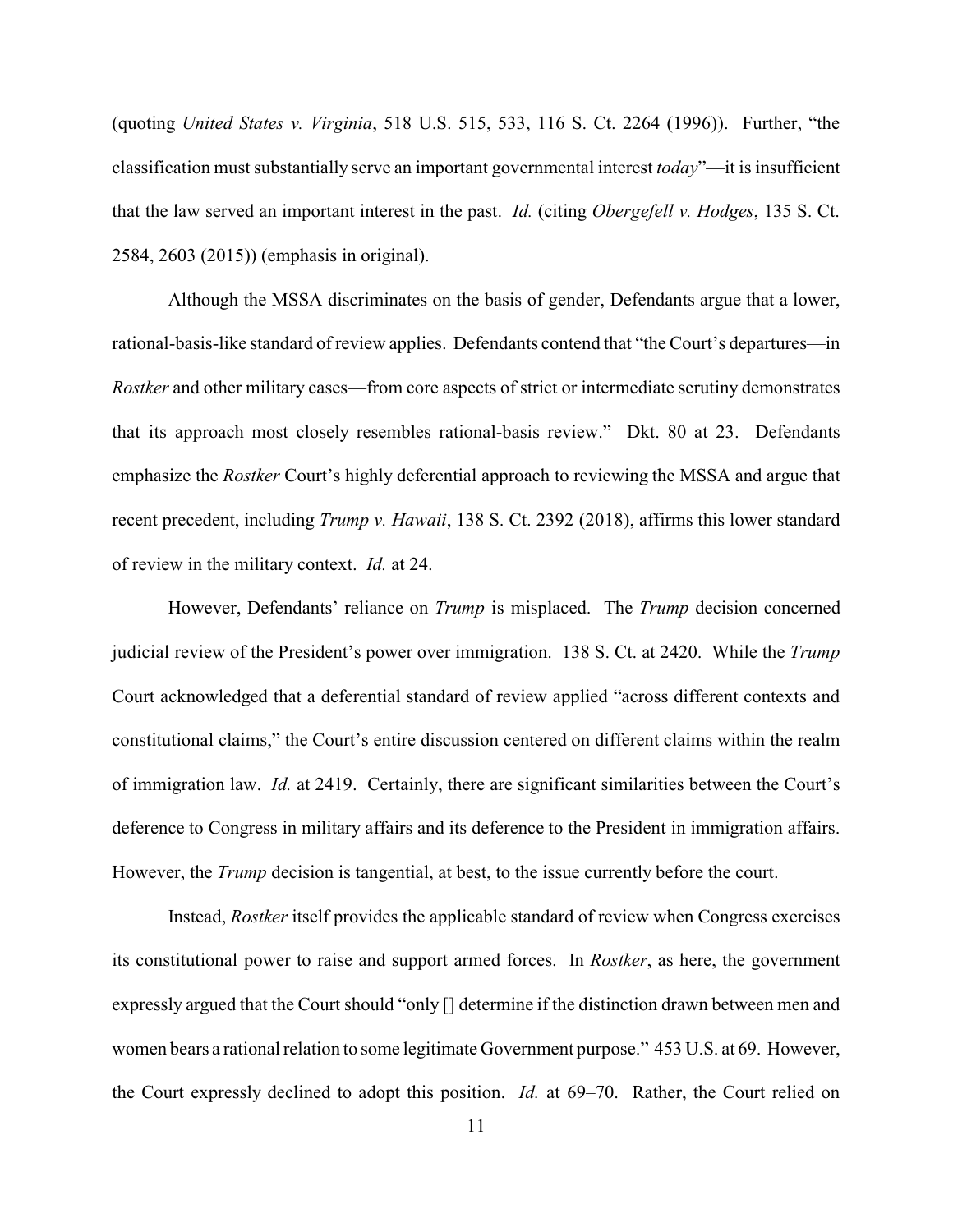*Schlesinger v. Ballard*, 419 U.S. 498, 95 S. Ct. 572 (1975), in which the Court upheld naval regulations creating different promotion requirements for female officers. *Rostker*, 453 U.S. at 71. As the Court explained, "[*Schlesinger*] did not purport to apply a different equal protection test because of the military context, but did stress the deference due congressional choices among alternatives in exercising the congressional authority to raise and support armies and make rules for their governance." *Id.* at 71.

The Court emphasized that the judiciary*"*cannot ignore Congress' broad authority conferred by the Constitution to raise and support armies when we are urged to declare unconstitutional its studied choice of one alternative in preference to another for furthering that goal.*" Id*. at 71–72. However, the Court went on to reason that "the Government's interest in raising and supporting armies is an 'important governmental interest,'" and that "[t]he exemption of women from registration is . . . closely related to Congress' purpose in authorizing registration." *Id.* at 70, 79 (quoting *Craig v. Boren*, 429 U.S. 190, 97 S. Ct. 451 (1976)). The *Rostker* Court therefore subjected the MSSA to a heightened level of scrutiny, even in light of the Court's marked deference to Congress's "studied choice" between alternatives. *Id.* at 72.

#### **2. Analysis**

Thus, the dispositive question here is whether the MSSA both serves important governmental objectives and is substantiallyrelated to the achievement of those objectives. *Morales-Santana*, 137 S. Ct. at 1689. First, "[n]o one could deny" that the governmental objective of raising and supporting armies is an "important governmental interest." *Rostker*, 453 U.S. at 70. However, Plaintiffs initially counter that registration, and the draft itself, will not necessarily be used to draft combat troops in future wars. Dkt. 73 at 20–21. Plaintiffs contend that the court should analyze the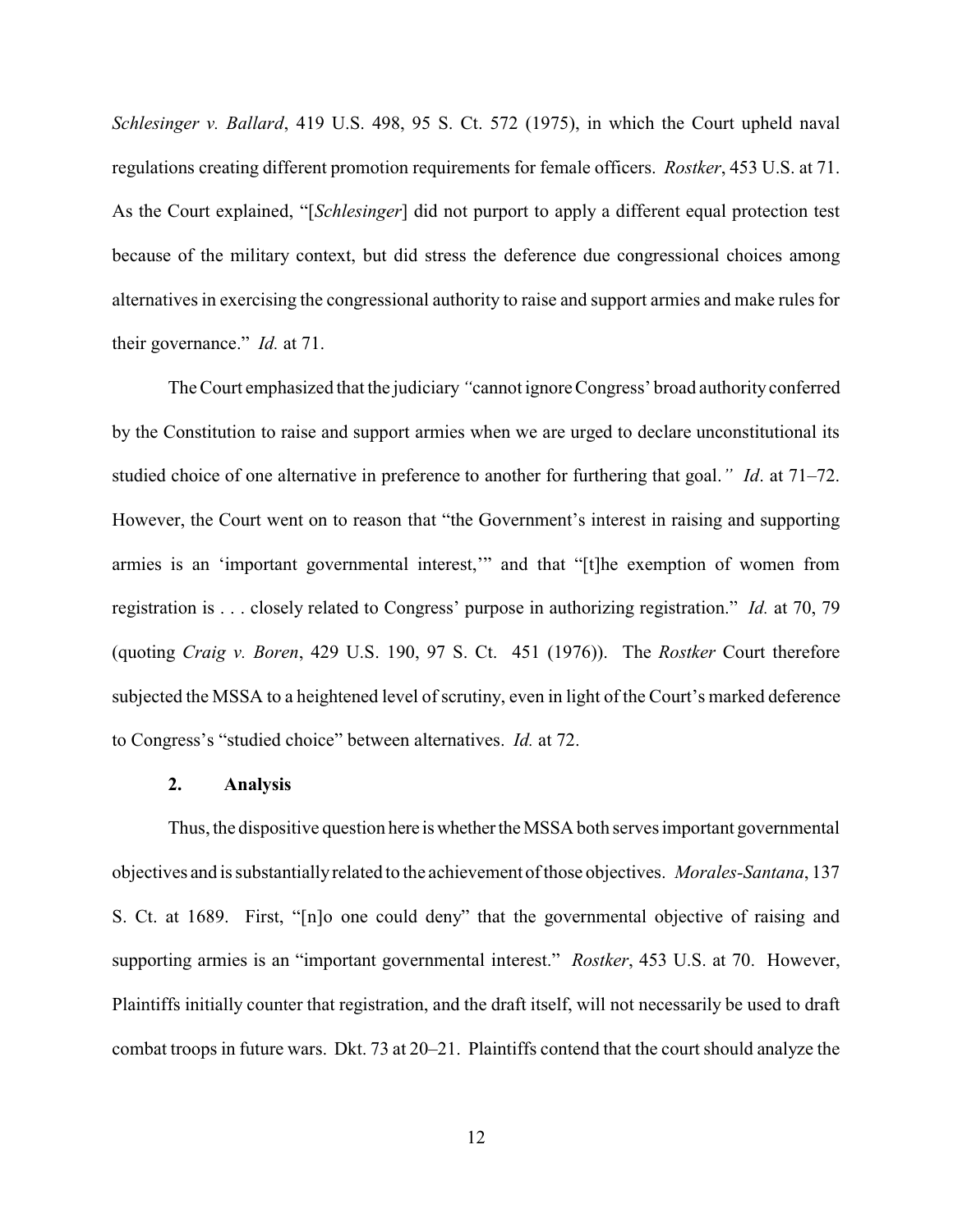MSSA with the understanding that registrants may be drafted into both combat and non-combat roles, and that Congress's important objective should be understood in that light. *Id.* 

However, while future wars may require a draft of non-combat troops, Congress still understands the draft, as it currently exists, to be for the "mass mobilization of primarily combat troops." National Defense Authorization Act, Pub. L. No. 114-328, § 552(b)(4), 130 Stat. at 2131. This determination is well within Congress's constitutional role of governing and maintaining effective armed forces. *See Rostker*, 453 U.S. at 68. The court's inquiry is thus restricted to whether the MSSA's male-only registration requirement is substantially related to Congress's important objective of drafting and raising combat troops.

Next, Defendants must show that the MSSA's male-only registration requirement is "substantially related" to Congress's objective. *See Miss. Univ. for Women v. Hogan*, 458 U.S. 718, 724, 102 S. Ct. 3331 (1982). "The justification must be genuine, not hypothesized or invented *post hoc* in response to litigation. And it must not rely on overbroad generalizations about the different talents, capacities, or preferences of males and females." *Virginia*, 518 U.S. at 533; *see also Rostker*, 453 U.S. at 67 (noting that the Court previously struck down gender-based classifications that were based on "overbroad generalizations"). "[I]f the statutory objective is to exclude or 'protect' members of one gender because they are presumed to suffer from an inherent handicap or to be innately inferior, the objective itself is illegitimate." *Mississippi Univ. for Women*, 458 U.S. at 724 (citing *Frontiero v. Richardson*, 411 U.S. 677, 691, 93 S. Ct. 1764 (1973) (plurality opinion)).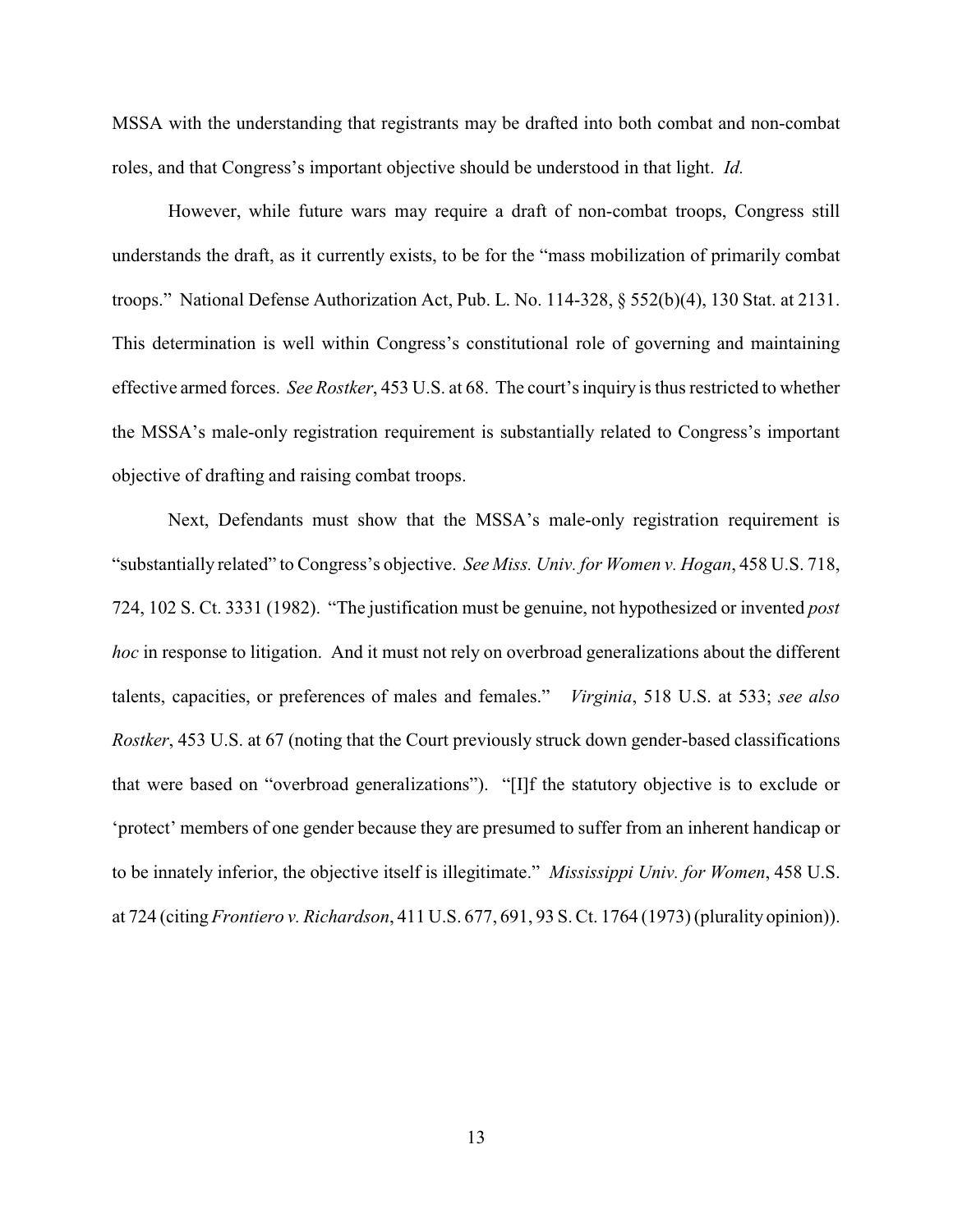Defendants offer two potential justifications for male-only registration.<sup>5</sup> First, Defendants argue that female eligibility to serve in combat roles "does not answer the question of whether women should be *conscripted* into combat roles" because conscription could lead to "potential tradeoffs" for the military. Dkt. 80 at 27 (emphasis added). Construed liberally, Defendants appear to be arguing that requiring women to register for the draft would affect female enlistment by increasing the perception that women will be forced to serve in combat roles. *Id.* at 28; Dkt. 80-3 at 173.

However, this argument smacks of "archaic and overbroad generalizations" about women's preferences. *Schlesinger*, 419 U.S. at 507–08; *see also Virginia*, 518 U.S. at 533; *Rostker*, 453 U.S. at 67. At its core, Defendants' argument rests on the assumption that women are significantly more combat-averse than men. Defendants do not present any evidence to support their claim or otherwise demonstrate that this assumption is anything other than an "ancient canard[] about the proper role of women." *Rostker*, 453 U.S. at 86 (Marshall, J., dissenting) (quotations and citations omitted). As the Court reasoned in *Schlesinger*:

<sup>&</sup>lt;sup>5</sup>In 2016, a Senate-passed version of the National Defense Authorization Act ("NDAA") would have required women to register for the draft. Dkt. 80-3 at 11 (Letter to Armed Services Committee Chairs, Sept. 2016). The Senate Armed Services Committee acknowledged that "the ban of females serving in ground combat units has been lifted by the Department of Defense, and as such, there is no further justification to apply the selective service act to males only." S. Rep. No. 114- 255, at 150–51 (2016). However, opposition to this change remained, and the final version of the NDAA instead created the Commission to explore a number of draft-related topics. National Defense Authorization Act, Pub. L. No. 114-328, § 552, 130 Stat. at 2131; *see* Dkt. 80-3 at 11 (Letter to Armed Services Committee Chairs). However, based on record before the court, Congress generated very little documentation on why it ultimately declined to amend the MSSA. Defendants only offer a 2016 letter from a group of senators formally requesting that the House remove the provision adding women to the draft. Dkt. 80-3 at 11 (Letter to Armed Services Committee Chairs) ("We should not hinder the brave men and women of our armed forces by entrapping them in unnecessary cultural issues . . . The provision of the FY17 NDAA requiring women to register for the Selective Service should be removed."). Defendants do not offer concerns about "unnecessary cultural issues" as a justification for the MSSA's continued discrimination. Thus, the court must primarily rely on congressional records from previous debates on the MSSA.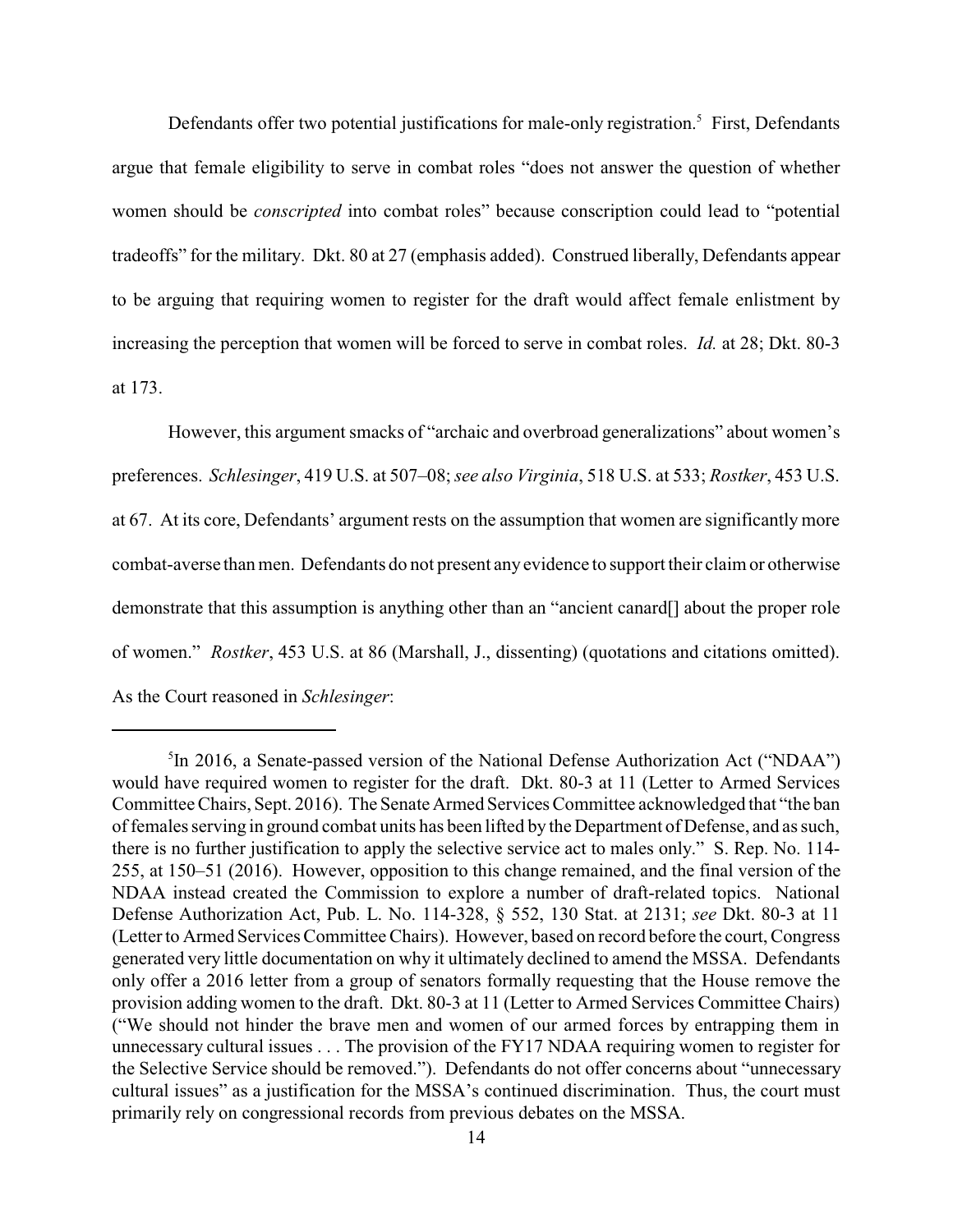In both *Reed* and *Frontiero*[,] the challenged classifications based on sex were premised on overbroad generalizations . . . that men would generally be better estate administrators than women . . . [and] that female spouses of servicemen would normally be dependent on their husbands, while male spouses of servicewomen would not. In contrast, the different treatment of men and women naval officers . . . reflects, not archaic and overbroad generalizations, but, instead, the demonstrable fact that male and female line officers in the Navy are not similarly situated with respect to opportunities for professional service.

419 U.S. at 507–08. It is not a "demonstrable fact" that fewer women will enlist for fear of being conscripted into combat. This justification fails.

Moreover, this justification appears to have been created for litigation. *See Virginia*, 518 U.S. at 533. Defendants have not produced any evidence that Congress actually looked to this concern in declining to add women to the draft. Defendants' evidence establishes onlythat Congress may have considered a similar issue in evaluating the Department of Defense's decision to open combat positions to women. *See* Dkt. 80-3 at 171–74. Thus, although the court must give significant deference to Congress's judgment in military affairs, such deference is not implicated here.

Second, Defendants argue that Congress preserved the male-only registration requirement out of concern for the administrative burden of registering and drafting women for combat. Dkt. 80 at 28. Unlike Defendants' first offered justification, Congress considered this issue extensively in debates over the MSSA. *See* S. Rep. No. 96-826, at 156–61 (1980); *Rostker*, 453 U.S. at 81. Thus, the court's deference to Congress's "studied choice" is potentially at its height. *Rostker*, 453 U.S. at 72.

Typically, "any statutory scheme which draws a sharp line between the sexes, solely for the purpose of achieving administrative convenience, necessarily commands 'dissimilar treatment for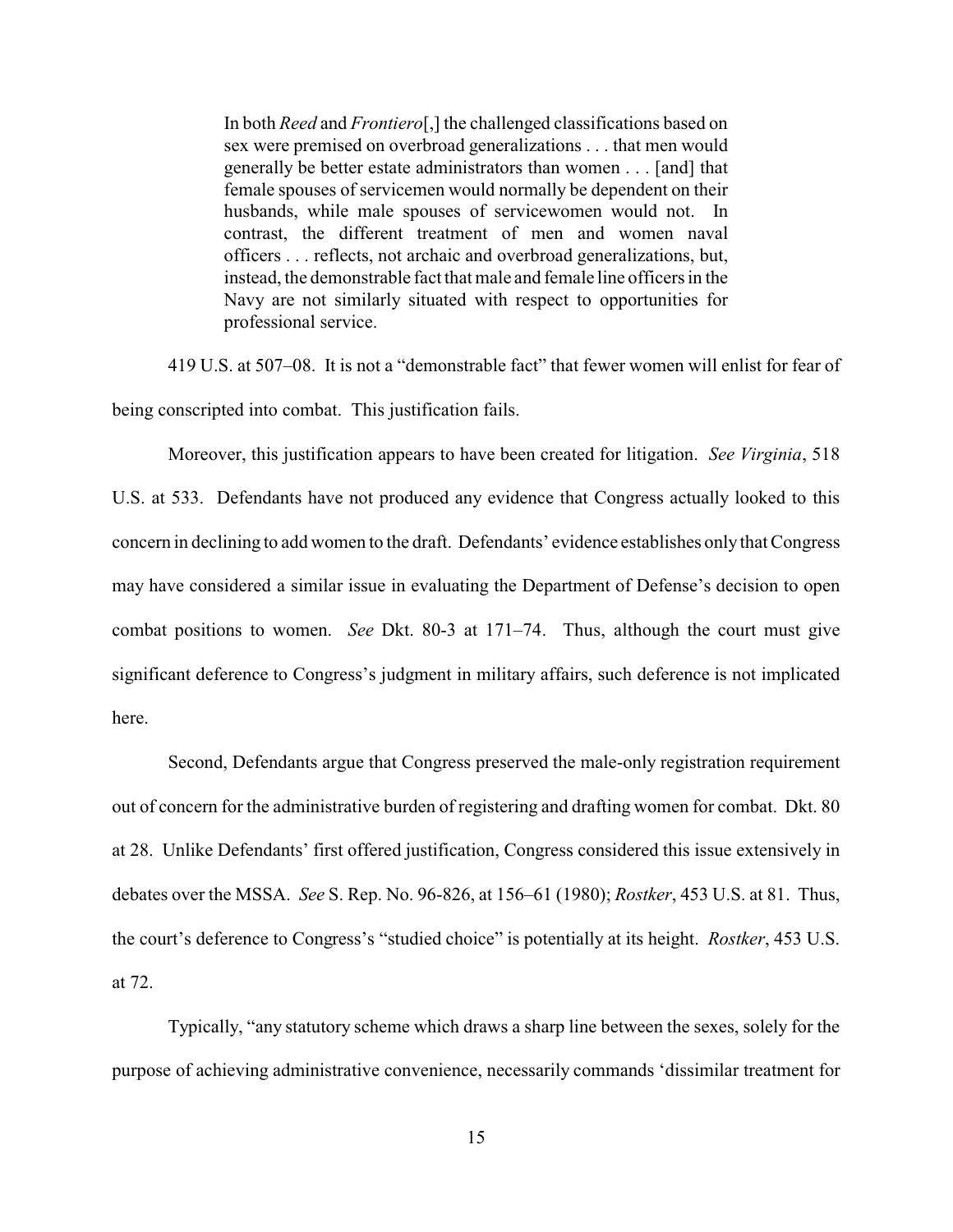men and women who are . . . similarly situated,' and therefore involves the 'very kind of arbitrary legislative choice forbidden by the [Constitution].'" *Frontiero*, 411 U.S. at 691 (quoting *Reed v. Reed*, 404 U.S. 71, 77, 92 S. Ct. 251 (1971)). However, even in light of this general rule, the *Rostker* Court considered and deferred to Congress's administrative concerns. *See Rostker*, 453 U.S. at 81–82; *accord Schlesinger*, 419 U.S. at 507–08. The Court distinguished past precedent by noting that the previous classifications "were based on overbroad generalizations" but that, in contrast, Congress's choice to retain the MSSA was based on "judgments concerning military operations and needs." *Id.* at 67–68 (quotations omitted). Thus, *Rostker* affirms that administrative concerns may justify statutory gender classifications in service of Congress's broad power over military affairs.

Congress cited several administrative concerns in its 1980 rejection of adding women to the draft. The primary concern, again, centered around administrative difficulties caused by the ban on women in combat. S. Rep. No. 96-826, at 156–61; *see also id.* at 157 ("The policy precluding the use of women in combat is, in the Committee's view, the most important reason for not including women in a registration system."). The Committee had also expressed concern that "training would be needlessly burdened by women recruits who could not be used in combat." *Rostker*, 453 U.S. at 81 (quoting S. Rep. No. 96-226, at 9 (1979)). However, as previously discussed, women are now eligible for and have been integrated into combat units. Thus, although Congress was previously concerned about drafting large numbers of people who were categorically ineligible for combat, this concern factually no longer justifies the MSSA.

However, according to Defendants, Congress also worried about administrative problems caused by "women's different treatment with regard to dependency, hardship[,] and physical standards." *Id.* at 28; S. Rep. No. 96-826, at 159. Defendants emphasize that Congress's concern about the physical readiness of women for combat has not changed. Dkt. 80 at 28–29. Defendants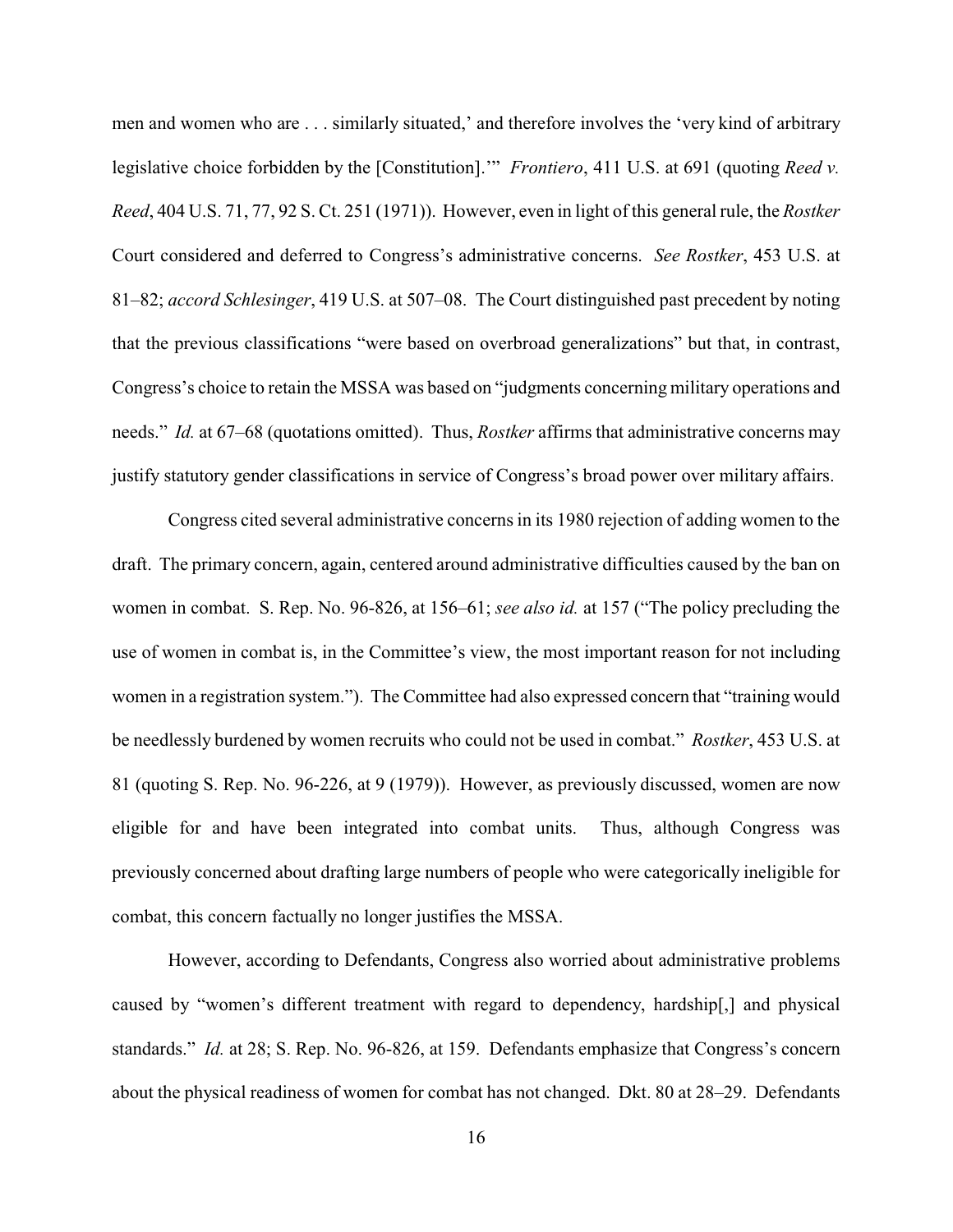point to an acknowledgment by the Department of Defense that "[t]hose who are opposed" to female mandatory registration believe "it would be inefficient to draft thousands of women when only a small percentage would be physically qualified to serve as part of a combat troop." Dkt. 80 at 28; Dkt. 73-1 at 145–46 (Department of Defense, Report on the Purpose and Utility of a Registration System for Military Selective Service, 2017). Therefore, "if men will, for the foreseeable future, comprise the predominant percentage of persons serving in combat forces, then the basis for the MSSA has not materially changed." Dkt. 80 at 29; *see Tuan Anh Nguyen v. INS*, 533 U.S. 53, 73, 121 S. Ct. 2053 (2001) (noting that equal protection principles do not prohibit acknowledgment of biological differences between genders).

Again, however, this argument falls short. At the outset, concerns about female physical ability do not appear to have been a significant factor in Congress's decision-making process regarding the MSSA. Instead, Congress mentioned concerns about female physical ability in passing, within a list, in one sentence of Defendants' cited report. S. Rep. No. 96-826, at 159. In contrast, Congress extensively discussed the ban on women in combat. *Id.* at 156–61. Congress also focused on the societal consequences of draftingwomen, such as the perceived impropriety of young mothers going off to war and leaving young fathers to care for children. *Id.* at 159. Defendants' evidence simply does not support the argument that Congress preserved a male-only draft because of concerns about female physical ability. Again, while the court must defer to Congress, the court does not have to defer to proffered justifications that have little, if anything, to do with Congress's actual judgment on the matter. *See Morales-Santana*, 137 S. Ct. at 1696–97 (quoting *Virginia*, 518 U.S. at 533, 535–36) ("It will not do to 'hypothesiz[e] or inven[t]' governmental purposes for gender classifications '*post hoc* in response to litigation.'").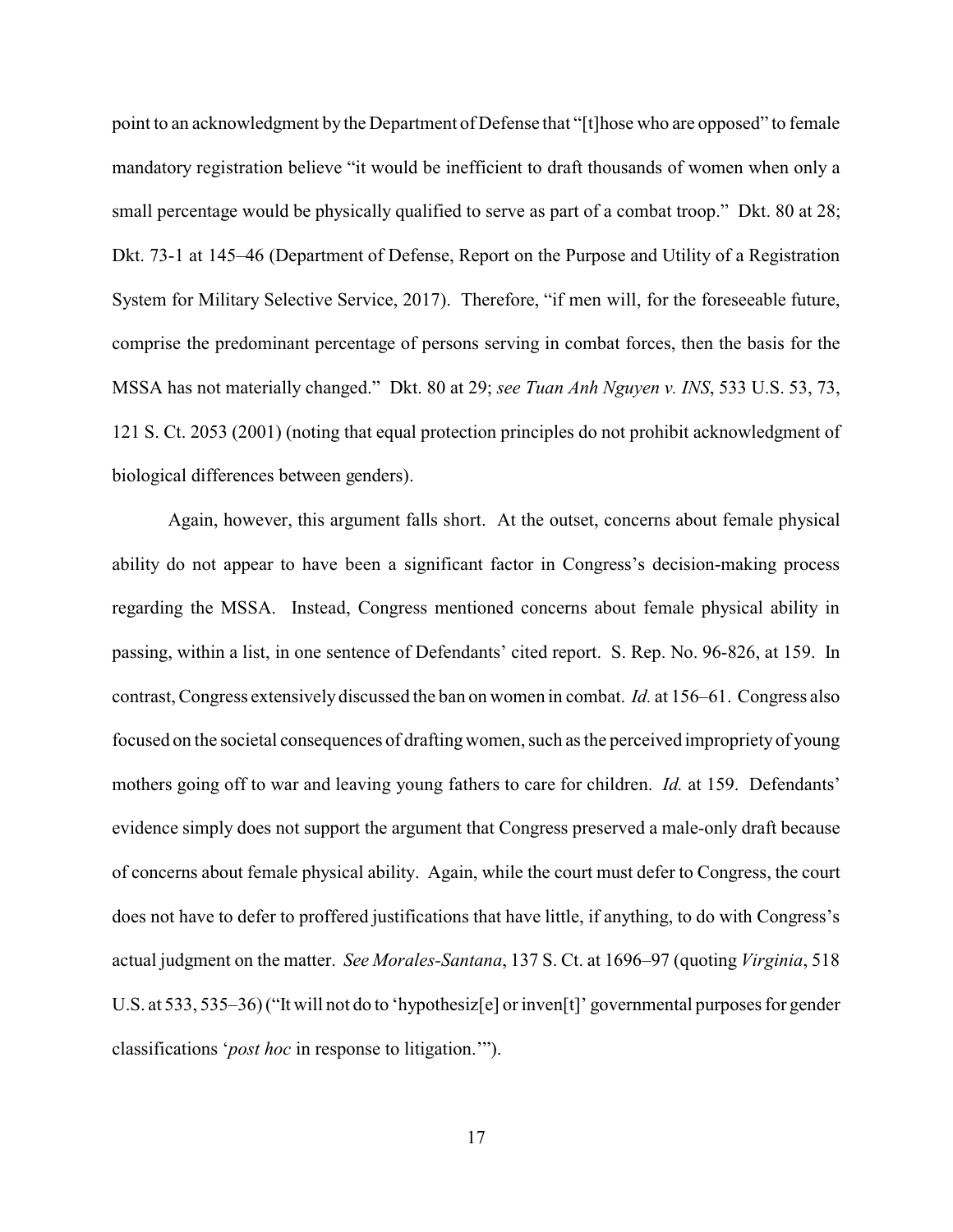Further, under *Rostker*, the dispositive issue is whether men and women are *similarly situated* in regard to the draft. *Rostker*, 453 U.S. at 79. Thus, the relevant question is not what proportion of women are physically eligible for combat—it may well be that only a small percentage of women meets the physical standards for combat positions. However, if a similarly small percentage of men is combat-eligible, then men and women are similarly situated for the purposes of the draft and the MSSA's discrimination is unjustified. Defendants provide no evidence that Congress ever looked at arguments on this topic and then made a "studied choice" between alternatives based on that information. *Cf. id.* at 71–72.

Had Congress compared male and female rates of physical eligibility, for example, and concluded that it was not administratively wise to draft women, the court may have been bound to defer to Congress's judgment. Instead, at most, it appears that Congress obliquely relied on assumptions and overly broad stereotypes about women and their ability to fulfill combat roles.<sup>6</sup> Thus, Defendants' second proffered justification appears to be an "'accidental by-product of a traditional way of thinking about females,'" rather than a robust, studied position. *Rostker*, 453 U.S. at 74 (quoting *Califano v. Webster*, 430 U.S. 313, 320, 97 S. Ct. 1192 (1977)).

In short, while historical restrictions on women in the military may have justified past discrimination, men and women are now "similarly situated for purposes of a draft or registration for a draft." *Rostker*, 453 U.S. at 78. If there ever was a time to discuss "the place of women in the Armed Services," that time has passed. *Id.* at 72. Defendants have not carried the burden of showing

<sup>6</sup>The average woman could conceivably be *better* suited physically for some of today's combat positions than the average man, depending on which skills the position required. Combat roles no longer uniformly require sheer size or muscle. Again, Defendants provide no evidence that Congress considered evidence of alleged female physical inferiority in combat—either in 1980 or 2016—and concluded that drafting women was unwise based on that evidence.